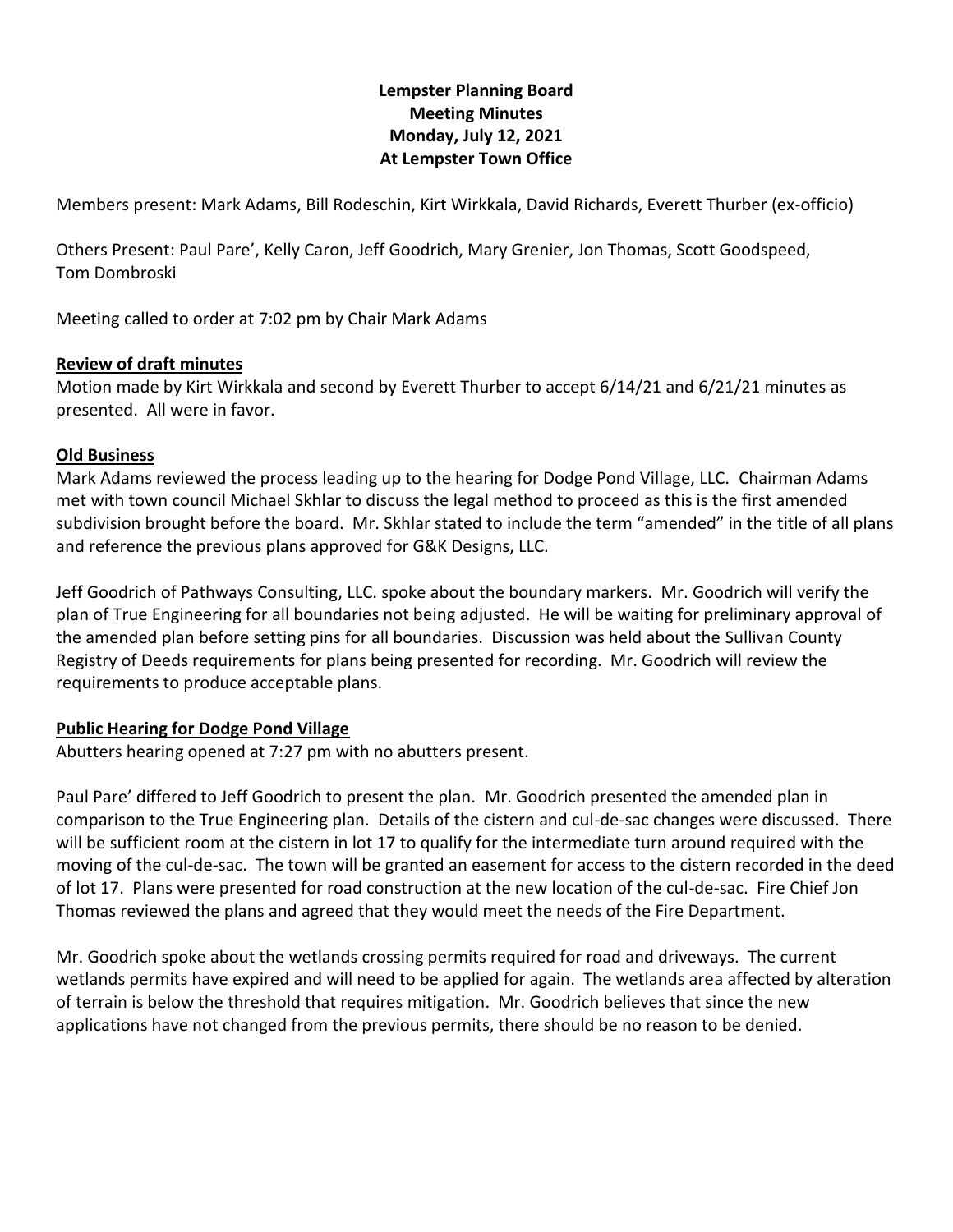## **Planning Board minutes 7/12/21 Page 2 of 3**

Paul Pare' presented three applications for merger of lots as needed for steps 1 and 2 to proceed. These mergers will be based on the True Engineering plan already recorded in Registry of Deeds. Chairman Adams provided voicemail from the town administration stating that the development road was officially named "Fulton Heights Road" with NH 9-1-1 in May of 2016. There is a process to change the name of a road if desired by the new owners. Pathways Consulting will be verifying the road base material to certify that it will meet the requirements of the subdivision agreement. The extension of the road and top layer of travel surface is not expected to be completed until next spring. Pathways Consulting will also be overseeing all driveway construction to verify that it meets requirements included in the agreement.

Paul Pare' and Kelly Caron presented the latest draft of the amended development agreement. The agreement was read through and changes needed were discussed. Lot 22 will be moved from step 1 to step 3 as this lot requires the new plat to be approved. Lots 1, 2 and 21 will be formed by merger of current lots. The term "state certified engineer" was used to allow change of engineering company without requiring a new approval. Various grammatical and clarification changes were noted.

Jeff Goodrich indicated that he could have new plans available in 2 weeks. The hearing was requested to be continued to Monday, July 26, 2021 at 7:30 pm.

Mr. Pare' requested that he be excused from the meeting to complete the changes needed in the agreement and return for approval. The board agreed to table the Dodge Pond Village items until the end of the meeting to allow time for corrections.

## **Old Business, continued**

Tom Dombroski presented a conceptual subdivision plan for Van Son, owner of Map 227, Lot 23, 95 Second NH TPK. Mr. Dombroski was concerned that the abnormally shaped lot caused by the anticipated house site would not meet the 4:1 size ratio in section 5.7.7 of subdivision regulation. The narrowest point is less than width needed for the total length but the road frontage and back of lot exceed needed width. A four point average including front line, back line, narrowest point and halfway between was calculated and met minimum requirements. Mr. Dombroski will be returning with a waiver request to use the average width in calculating ratio.

#### **New Business**

Bob Porter, Building Inspector requested to be moved to the August meeting due to a prior obligation and the length of the meeting anticipated from the agenda.

Merger of lot applications for Dodge Pond Village, LLC. were brought before the board.

Motion made by Bill Rodeschin and second by Kirt Wirkkala to grant merger for Map 227, Lot 80 and Map 227, Lot73. All were in favor.

Motion made by Kirt Wirkkala and second by Everett Thurber to grant merger for Map 227, Lot 74 and Map 227, Lot 79. All were in favor.

Motion made by Kirt Wirkkala and second by David Richards to grant merger for Map 227, Lot 76 and Map 227, Lot 77. All were in favor.